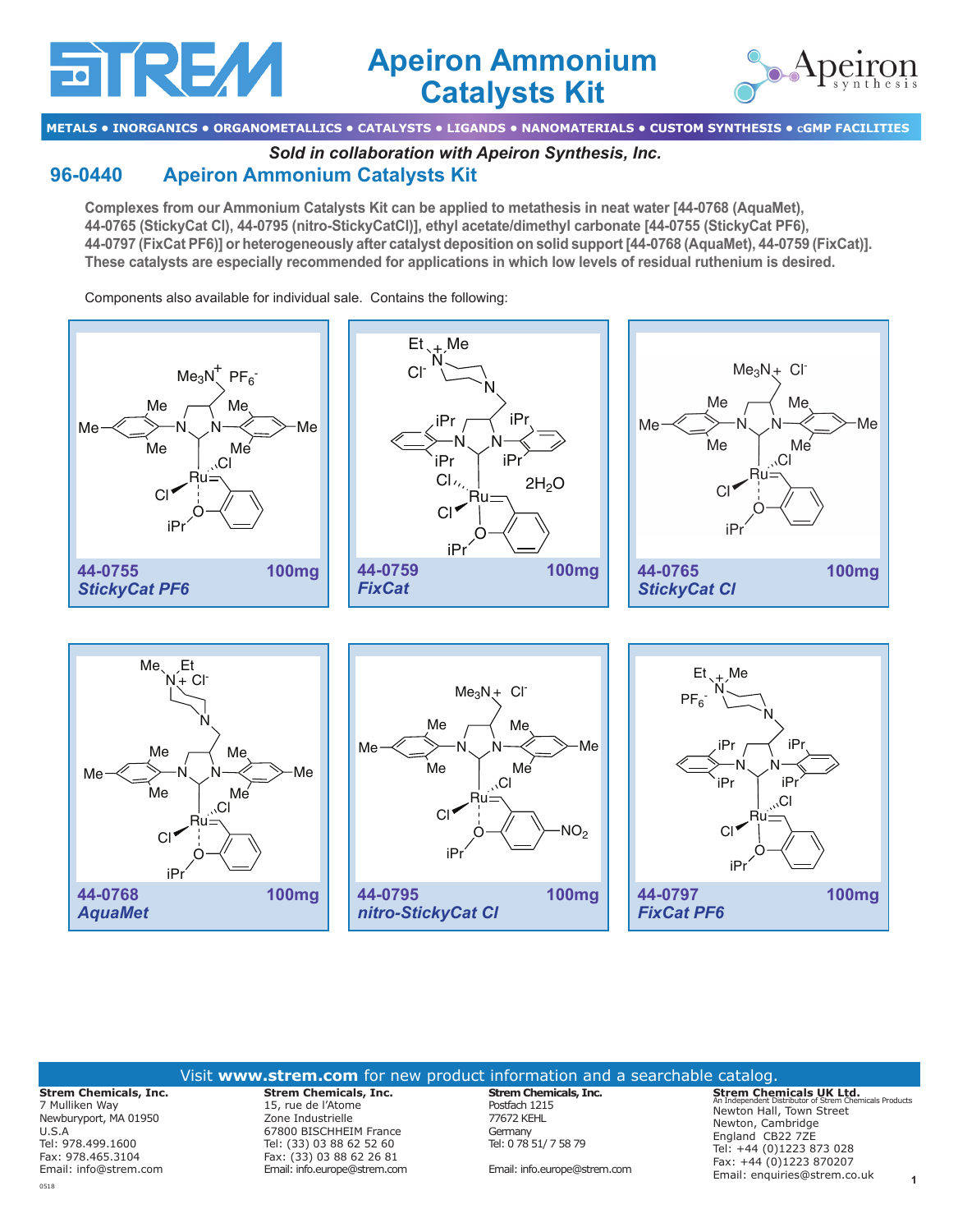#### **[44-0759](http://www.strem.com/catalog/v/44-0759/)**44-0759 **(1,3-Bis(2,6-diisopropylphenyl)-4-((4-ethyl-4-methylpiperzain-1-ium-1-yl)methyl)imidazolidin-2-ylidene) (2-isopropoxybenzylidene)ruthenium(II)dichloride chloride dihydrate FixCat** *(1799947‑97‑9)*  $C_{45}H_{87}Cl_{2}N_{4}ORuCl$  2(H<sub>2</sub>O); FW: 887.47 (923.50); green pwdr. *(store cold)*

Note: U.S. Patent 61/603,790; PCT/EP2013/053967

Technical Note:

1. Fixcat is a stable olefin metathesis initiator with very good solubility in neat water. The product efficiently promotes ring-closing, cross, and enyne metathesis reactions of water soluble substrates. Suitable for homogeneous and heterogeneous in batch or flow setup.

 The Fixcat structure was also optimized to serve as a versatile and very stable catalyst, easily immobilized on solid supports. In its SCA-15 supported version, it showed exceptional efficiency in promoting ring- closing and cross-metathesis reactions, in both batch and continuous flow setups. Fix Cat is also applicable as a homogeneous catalyst, where compatible solvents include alcohols and halogenated solvents.

N Ts FixCat (20ppm) Toluene, 1.0M 45°C, 71% Ts TON 35500 TOF10 min 1590 min-1

**Tech. Note (1) Ref. (1)**

References: 1. *ChemSus Chem*., **2015**, *8*, 4139.

**[44-0755](http://www.strem.com/catalog/v/44-0755/)**44-0755 **1,3-Bis(2,4,6-trimethylphenyl)-4-[(trimethylammonio)methyl]imidazolidin-2-ylidene]-(2-ipropoxybenzylidene)dichlororuthenium(II) hexafluorophosphate StickyCat PF6**  $C_{35}H_{48}Cl_2F_6N_3OPRu$ ; FW: 843.72; green pwdr. *air sensitive, (store cold)* Note: U.S. Patent 61/603,790, PCT/EP2013/053967. 100mg 500mg

Technical Note:

1. Catalyst for metathesis applications.

References:

1. *Angew. Chem.,***2017**, *129,* 1001 –1006.

**[44-0795](http://www.strem.com/catalog/v/44-0795/)**44-0795 **1,3-Bis(2,4,6-trimethylphenyl)-4-[(trimethylammonio)methyl]imidazolidin-2-ylidene]-(2-i-propoxy-5 nitrobenzylidene)dichlororuthenium(II) chloride nitro-StickyCat Cl** *(1415661‑45‑8)*  $C_{35}H_{47}Cl_{3}N_{4}O_{3}Ru$ ; FW: 779.20; green pwdr. *air sensitive, (store cold)* Note: Recommended storage 2-8°C. U.S. Patent 61/603,790 PCT/EP2013/053967. 100mg 500mg

Technical Note:

1. Catalyst for olefin metathesis applications.

References:

0518

1. *U.S. Pat. Appl. Publ.* **2013**, US 20130225807 A1 20130829.

2. *Green Chemistry*, **2012**, *14(12),* 3264-3268.

|                                                                                                                            |                                                                                                                                                           | Visit www.strem.com for new product information and a searchable catalog.                |                                                                                                                                                                                                                      |  |
|----------------------------------------------------------------------------------------------------------------------------|-----------------------------------------------------------------------------------------------------------------------------------------------------------|------------------------------------------------------------------------------------------|----------------------------------------------------------------------------------------------------------------------------------------------------------------------------------------------------------------------|--|
| <b>Strem Chemicals, Inc.</b><br>7 Mulliken Wav<br>Newburyport, MA 01950<br>U.S.A<br>Tel: 978.499.1600<br>Fax: 978.465.3104 | <b>Strem Chemicals, Inc.</b><br>15, rue de l'Atome<br>Zone Industrielle<br>67800 BISCHHEIM France<br>Tel: (33) 03 88 62 52 60<br>Fax: (33) 03 88 62 26 81 | Strem Chemicals, Inc.<br>Postfach 1215<br>77672 KEHL<br>Germany<br>Tel: 0 78 51/ 7 58 79 | <b>Strem Chemicals UK Ltd.</b><br>An Independent Distributor of Strem Chemicals Products<br>Newton Hall, Town Street<br>Newton, Cambridge<br>England CB22 7ZE<br>Tel: +44 (0)1223 873 028<br>Fax: +44 (0)1223 870207 |  |
| Email: info@strem.com                                                                                                      | Email: info.europe@strem.com                                                                                                                              | Email: info.europe@strem.com                                                             | Email: enquiries@strem.co.uk                                                                                                                                                                                         |  |